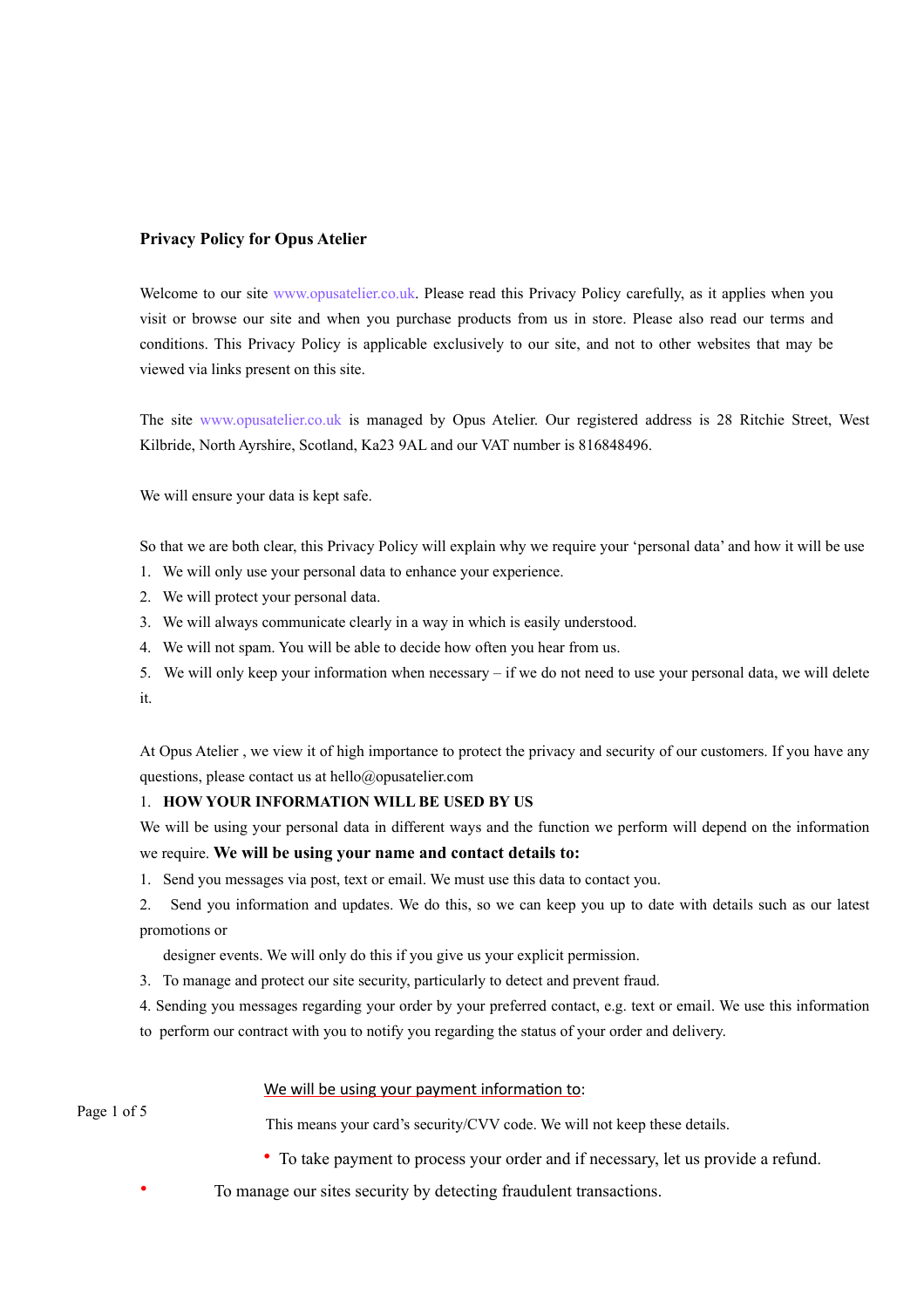## We will be using your contact history with us to:

This will be what you have said to us and the conversations we have had previously, e.g. on the phone or on email.

• To provide you our best customer service when you contact us in the future, as we hope to assist you better with this information.

## We will use information about the device you use to view our site:

This will be information you give us when you browse our site, including your IP address and device type and, if you choose to

share it with us, your location data, as well as how you use our website.

- This will help us to protect our site.
- This will enable us to improve our site and set default options for you.

## We will use information from accounts you link to us:

This will be in instances where you link your Twitter, Facebook or other social media accounts to us.

• This will allow us to provide you with product recommendations we believe you may like.

## We will use your responses to promotions, competitions and surveys:

This is for the purpose of completing these tasks, as we will require your details for our promotions, competitions and surveys to function.

\*Please note, you are not obliged to provide this personal data to us. However, if you don't, you may not be able to buy from our site, and we may not be able to provide you with our optimal overall customer experience tailored to you. But, the most important thing is you have a choice whether you want us to have this data or not and can easily inform us if you change your mind at any point after consenting to providing your data.\*

We also anonymise and accumulate personal information (so that it does not identify you) and use it for purposes including research, data analysis and improving our site. We also share this information with third parties. Your personal data will be processed using IT and electronic tools, mainly via electronic and automated means or we will use paper documentation e.g. through our order forms.

# 1. **HOW WE WILL USE YOUR DATA IF YOU'RE ONLY BROWSING OUR SITE**

When users visit and view the site, we do not generally collect personal data, save as to "browsing data". The platform which the site is made available to users automatically records some browsing data, such as the name of the internet access provider, the site of origin, pages visited, date and duration of the visit, etc. Such information allows you to access the site and use certain services, though this browsing data may also be aggregated and then used by us anonymously to test that the site is functioning properly.

# 2. **SHARING YOUR DATA**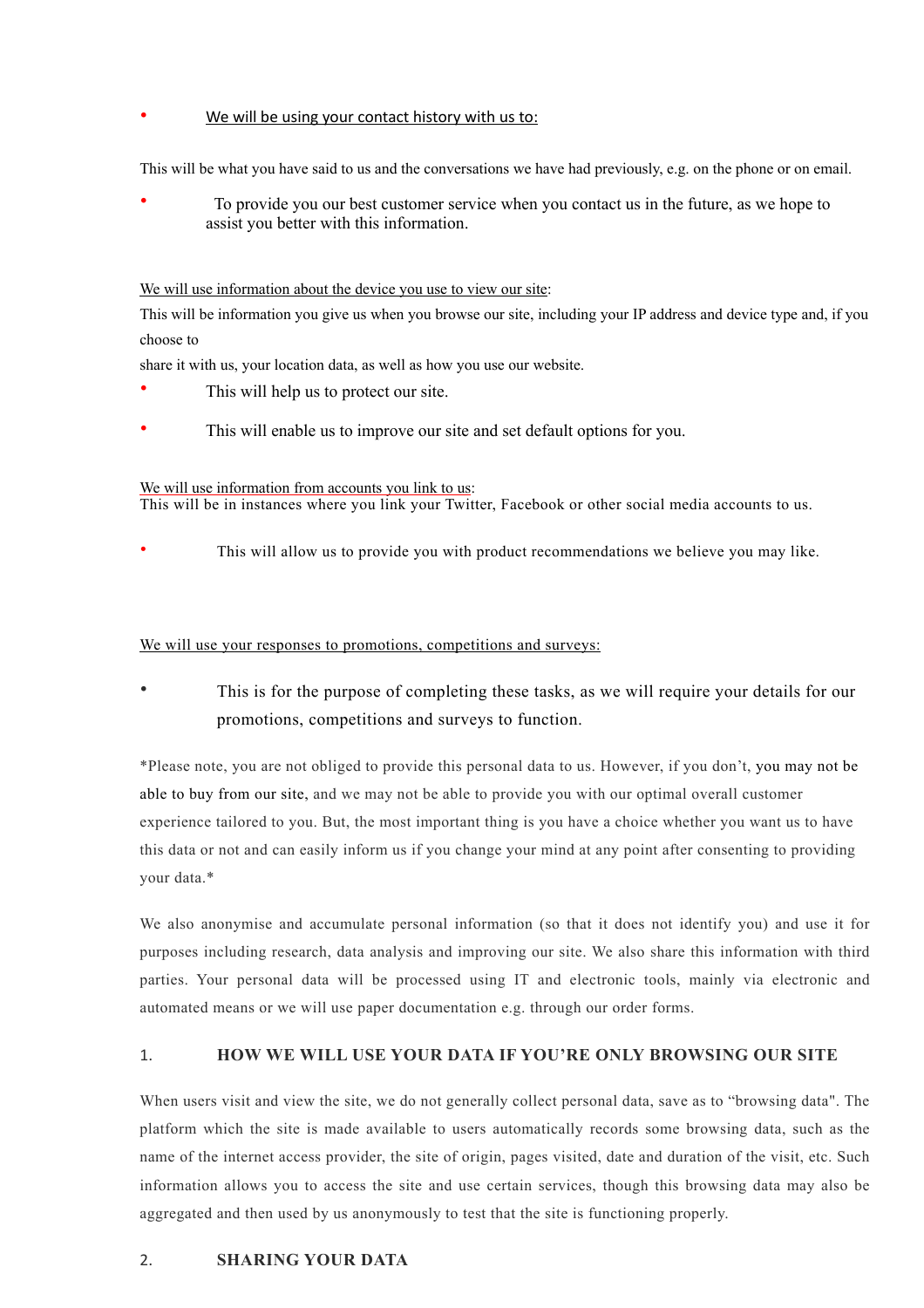We will not sell any of your personal individual data which we hold to third parties – this includes but is not limited to your name, address, email address or payment information.

However, there are times when it will be necessary to share your data. This is our statement which explains the categories of third parties we will share your data with in order to deliver our services to you:

- Companies that are involved in getting your order to you, i.e. suppliers, and payment service providers.
- Companies who provide us services which help our business function such as marketing agencies, advertising partners and website hosts.
- Credit reference agencies and fraud prevention agencies if necessary, so we can help tackle fraud.
- Companies approved by you, such as social media sites (if you choose to link your accounts to us).

In any case, we undertake to provide such third parties only with the data necessary to perform the duties and activities assigned to them. We also undertake to do everything in our power to ensure that these companies use the data received exclusively for the purposes indicated by us and in compliance with the applicable regulations on personal data processing.

# 3. **MARKETING**

If, at the time of registering for your account or processing your order with us, you opt-in and consent to our marketing messages, we will send you information via email and text to keep you up to date of new promotions and help you see our products.

If you no longer want to receive marketing messages, you can easily stop them at any time. You may object to any further use of your personal information, such as for direct marketing purposes, by contacting us using the contact details available on our website or writing to us at hello@opusatelier.com. You are also free at any time to opt-out of receiving such communications by responding to any promotional email to unsubscribe. You will then be opted-out of this marketing.

Once you do this, we will update your account to ensure that you don't receive further marketing messages. Please note that, it might take up to 48 hours for our systems to be updated, so you might get messages from us while we process your request. Stopping marketing messages will not stop service communications (such as order updates). Page 3 of 5

# 4. **YOUR RIGHTS**

Under the General Data Protection Regulations (GDPR) you are provided statutory rights, we are obliged to inform you these rights include: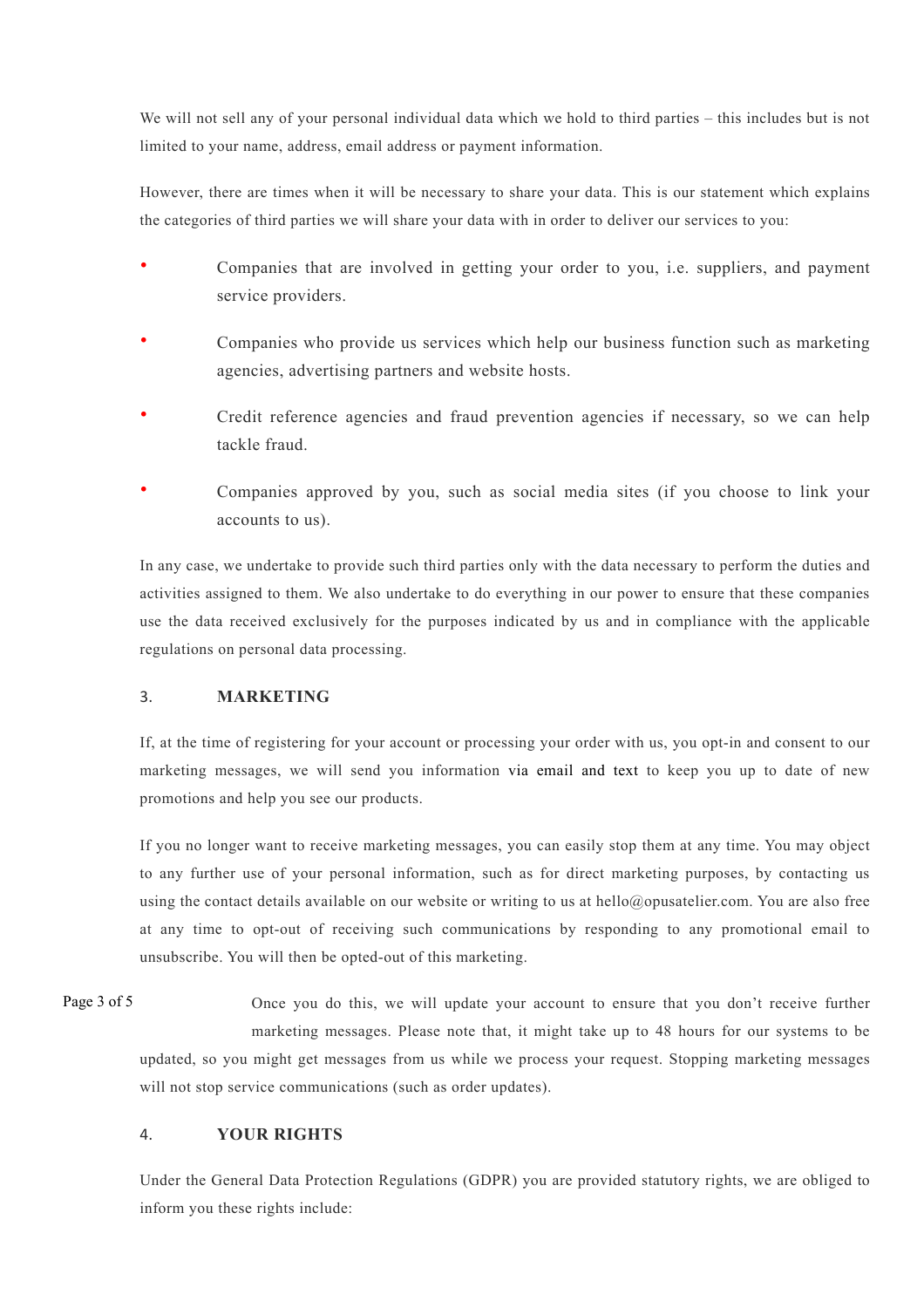• The right to be informed about how your personal information is being used (as per our Privacy Notice).

The right to access the personal information we hold about you (this is by a free subject access request).

The right to rectify inaccurate personal information we hold about you.

The right to request that we delete your data, or stop processing it or collecting it, in some circumstances.

The right to stop direct marketing messages, which is explained at paragraph 4, and to withdraw consent for other consent-based processing at any time.

The right to complain to your data protection regulator  $-$  in the UK, the Information Commissioner's Office.

If you wish to exercise any of these rights, have a complaint, or just have questions, please contact us.

## **6. CONNECTION TO THIRD-PARTY WEBSITES AND SERVICES**

This site may contain banners, advertising messages and advertisements of third parties. By accepting the offers from such third parties, you may access these web pages at your own risk as they are not linked to the provisions in this Privacy Policy.

## **7. CHANGES TO THIS DOCUMENT**

This Privacy Policy may be reviewed and amended in order to comply with new legal provisions or altered procedures for data processing.

We will promptly inform you of any update by publishing it in this section of the site and if significant changes are made we will contact you at the email address you have provided to send a copy, so you are able to see any changes to the Privacy Policy before continuing to use our service.

## **8. SECURITY**

We employ security measures to protect your personal information from access by unauthorised persons and against unlawful processing, accidental loss, destruction and damage, however, the transmission of information using Wi-Fi networks and cellular data networks may not be completely secure and we cannot guarantee the security of data transmitted to us using our website.

Page 4 of 5

#### **9. KEEPING YOUR DATA**

We will store your data for as long as you hold an account with us, as long as is needed to provide our service to you, or (in the case of any contact you may have with us) for as long as is necessary to provide support. We will store your personal data securely for the duration of your contract with us and 6 months after the date of the goods being provided to you.